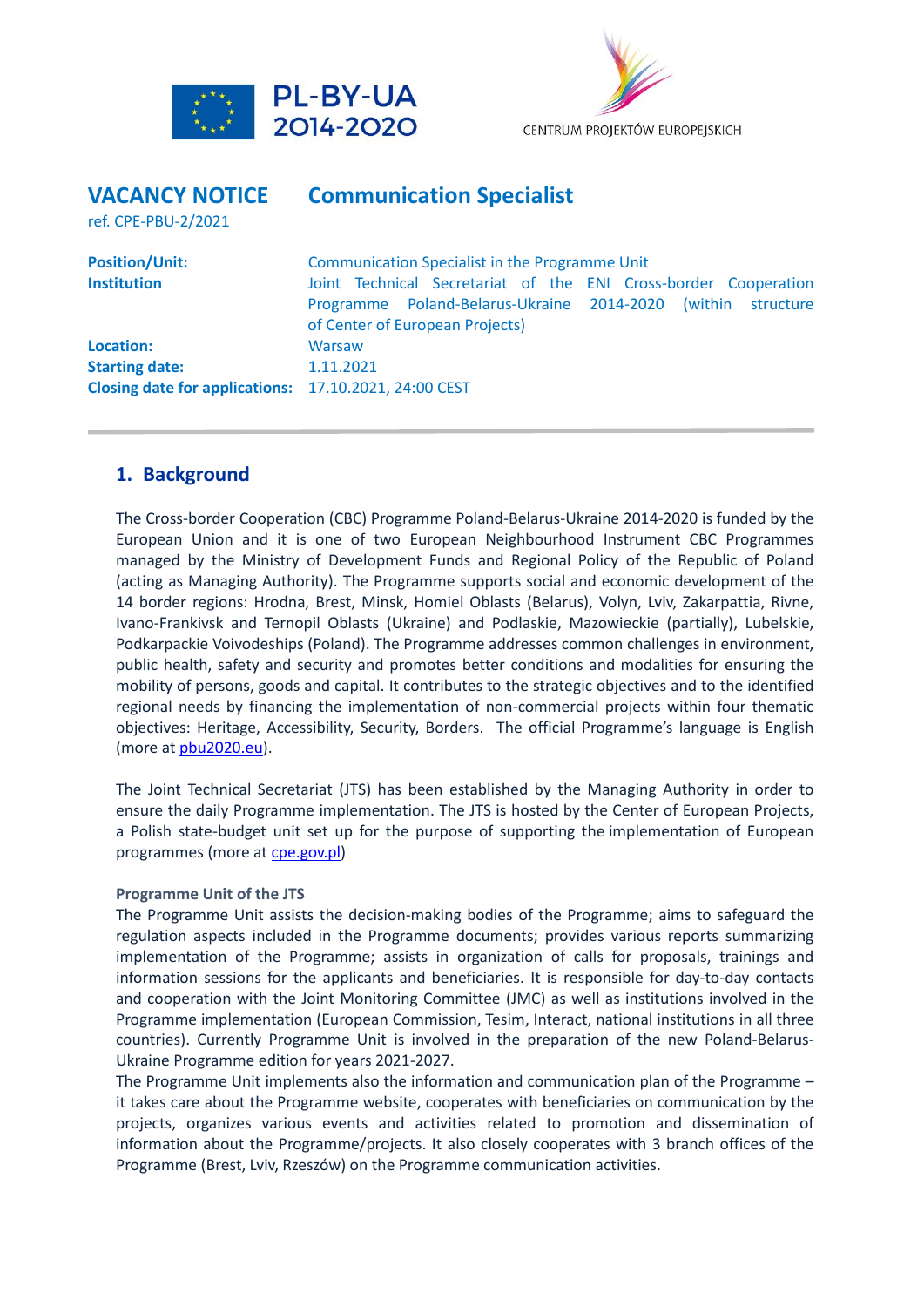# **2. Who are we looking for?**

The Secretariat is looking for a reliable, committed, experienced, creative and open-minded Communication Specialist, enthusiastic to join a dynamic team in an international environment. The successful candidate will be responsible for various tasks of the Programme unit.

#### **Key tasks include:**

- 1. Overall Programme communication
	- planning/implementing of the Programme communication strategy and information/communication plans;
	- planning/implementing of the Programme communication using various channels available.
- 2. Programme and external events
	- organisation and active participation in workshops and meetings, trainings for beneficiaries and/or institutions involved in the implementation of the Programme;
	- organisation of conferences, dissemination events and good practice fairs for regional stakeholders and institutions involved in the implementation of the Programme;
	- participation in events organized by other parties.
- 3. External communication website and social media
	- **■** layout design, editorial development and dissemination of publications and promotion materials (e.g. brochures, publications, videos, etc.);
	- development and maintenance of the Programme website (www.pbu2020.eu) and management of the Programme presence in social media.
- 4. External communication media, external partners and the general public
	- cooperation with media;
	- preparation of news releases;
	- preparation of regular Programme newsletter;
	- close cooperation and joint organisation of information, promotion, communication and dissemination activities with other parties.
- 5. Advice and guidance to the Programme beneficiaries
	- providing advice and guidance to projects on the implementation of their communication, dissemination and capitalisation activities, development of information materials;
	- **•** verification of the compliance of projects with the publicity Programme requirements.
- 6. Internal communication
	- coordination of the Programme's communication activities and close cooperation within the Joint Technical Secretariat, with the Managing Authority, the Joint Monitoring Committee and other key stakeholders;
	- support to coordination of the Programme's Branch Offices in Rzeszów, Lviv and Brest.

#### **3. What can we offer?**

▪ The chosen candidate will be recruited at the earliest possible date. She/he will be offered a replacement employment contract under Polish law contract till 31.12.2022. Subject to the availability of funds, the contract may be renewed;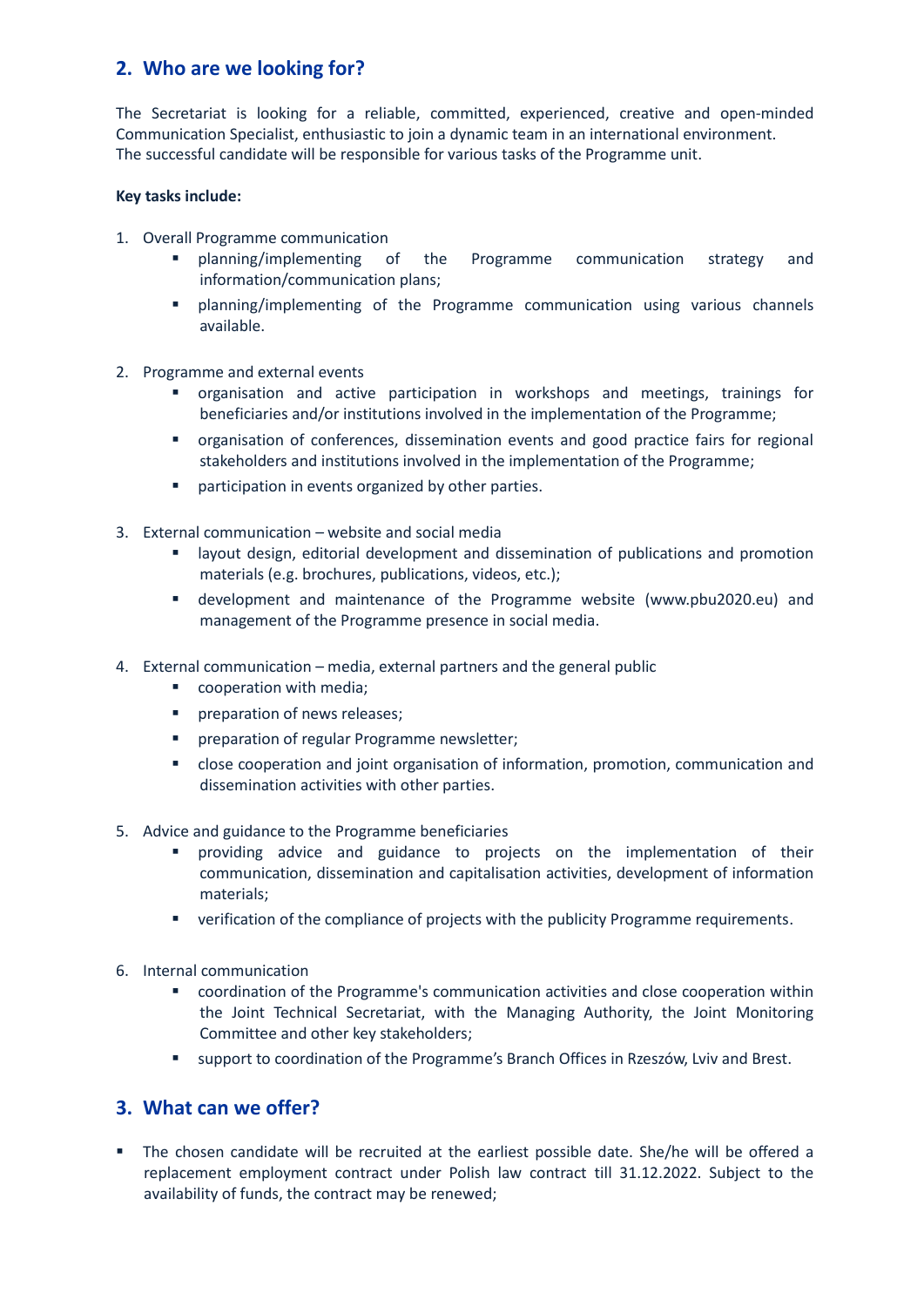- In the light of the overall living costs in Warsaw, Poland, the selected candidate will be offered a competitive remuneration package, determined individually based on the candidate's qualifications, experience;
- The selected candidate will be offered an opportunity to benefit from working in the international and intercultural environment with various partners involved in the implementation of the Programme;
- **•** The employment is foreseen on a 40 hours per week basis. The Secretariat offers flexible working hours (8 hours /day, between 7:00 am and 6.30 pm). The working environment acknowledges performance, teamwork and initiative, accompanied by an open feedback culture. It also provides encouragement for personalised development and training plans and opportunities for occasional get-togethers after working hours;
- The benefits package includes subsidizing the costs for participation in culture or sport activities as well as social benefits for kids and holidays and a partly-covered discount card to different sport objects in the city.

### **4. What are the minimum requirements and personal assets?**

- **■** Higher education in any field of relevance to the mentioned tasks (preferably journalism, media, communication or similar);
- At least three-year work experience in the communication field, media or similar.
- Fluency in Polish and English (spoken and written);
- Very well-developed communication, presentation and ICT skills;
- **■** Creativity;
- Analytical and problem-solving thinking;
- Self-confidence, attention to detail and accuracy;
- Ability to work under stress.
- Strong writing skills (articles, news, posts etc.);
- Organising ability;
- Computer savvy MS Office including Excel, Word and PowerPoint, online meeting tools, databases etc.;
- High accountability and ability to work in a team communication skills;
- Availability and willingness to travel.

#### **Besides, the following attributes would be considered advantageous:**

- **•** Professional experience in the area of promotion of the EU funding programmes;
- Journalistic / editorial / copywriting background;
- Experience in maintaining webpages of organizations/initiatives;
- Experience in carrying out promotional campaigns/activities via social media/webpages;
- Experience in implementation of EU funded programme/project, preferably territorial cooperation programmes;
- Good understanding and knowledge of the Programme area;
- Adobe Creative Suite skills layout, illustrations, video production;
- Knowledge of other Programme languages Ukrainian, Russian;
- Work experience in the international environment.

### **5. How to apply?**

#### **Required documents**

■ Cover letter in English of not more than one page, explaining the motivation and suitability of